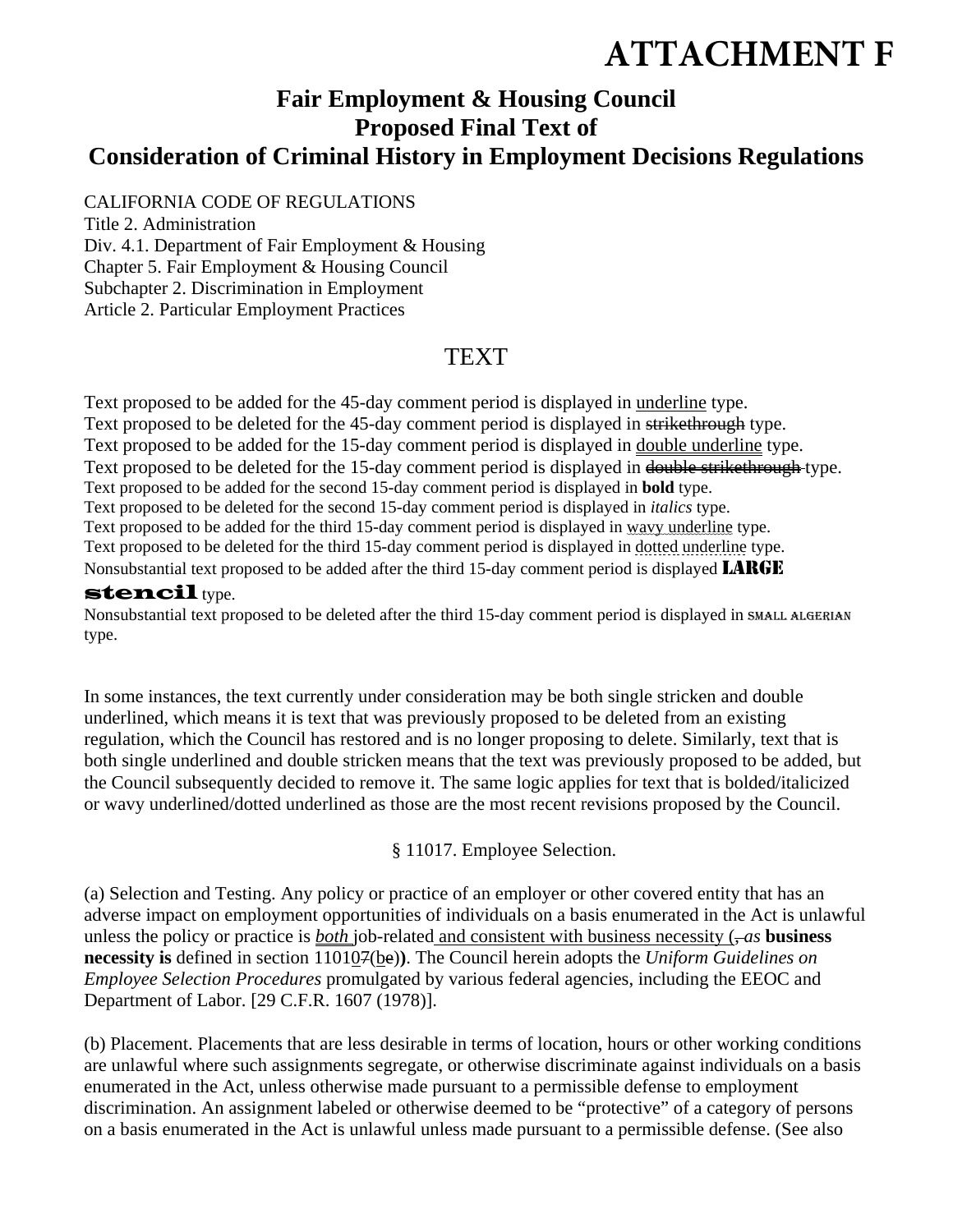section 11041 regarding permissible transfers on account of pregnancy by employees not covered under Title VII of the federal Civil Rights Act of 1964.)

(c) Promotion and Transfer. An employer or other covered entity shall not restrict information on promotion and transfer opportunities to certain employees or classes of employees when the restriction has the effect of discriminating on a basis enumerated in the Act.

(1) Requests for Transfer or Promotion. An employer or other covered entity who considers bids or other requests for promotion or transfer shall do so in a manner that does not discriminate against individuals on a basis enumerated in the Act, unless pursuant to a permissible defense.

(2) Training. Where training that may make an employee eligible for promotion and/or transfer is made available, it shall be made available in a manner that does not discriminate against individuals on a basis enumerated in the Act.

(3) No-Transfer Policies. Where an employment practice has operated in the past to segregate employees on a basis enumerated in the Act, a no-transfer policy or other practice that has the effect of maintaining a continued segregated pattern is unlawful.

(d) Specific Practices.

(1) Criminal Records. See Section 11017.1Except as otherwise provided by law (e.g.,  $12 \text{ U.S.C.}$  § 1829; Labor Code section 432.7), it is unlawful for an employer or other covered entity to inquire or seek information regarding any applicant concerning:

(A) Any arrest or detention that did not result in conviction;

(B) Any conviction for which the record has been judicially ordered sealed, expunged, or statutorily eradicated (e.g., juvenile offense records sealed pursuant to Welfare and Institutions Code section 389 and Penal Code sections 851.7 or 1203.45); any misdemeanor conviction for which probation has been successfully completed or otherwise discharged and the case has been judicially dismissed pursuant to Penal Code section 1203.4; or

(C) Any arrest for which a pretrial diversion program has been successfully completed pursuant to Penal Code sections 1000.5 and 1001.5.

(2) Height Standards. Height standards that discriminate on a basis enumerated in the Act shall not be used by an employer or other covered entity to deny an individual an employment benefit, unless pursuant to a permissible defense.

(3) Weight Standards. Weight standards that discriminate on a basis enumerated in the Act shall not be used by an employer or other covered entity to deny an individual an employment benefit, unless pursuant to a permissible defense.

(e) Permissible Selection Devices. A testing device or other means of selection that is facially neutral, but that has an adverse impact (as described defined in the *Uniform Guidelines on Employee Selection Procedures* (29 C.F.R. 1607 (1978)) upon persons on a basis enumerated in the Act, is permissible only upon a showing that the selection practice is sufficiently related to an essential function of the job inquestion to warrant its use. (See section 11017(a).) *both* job-related and consistent with business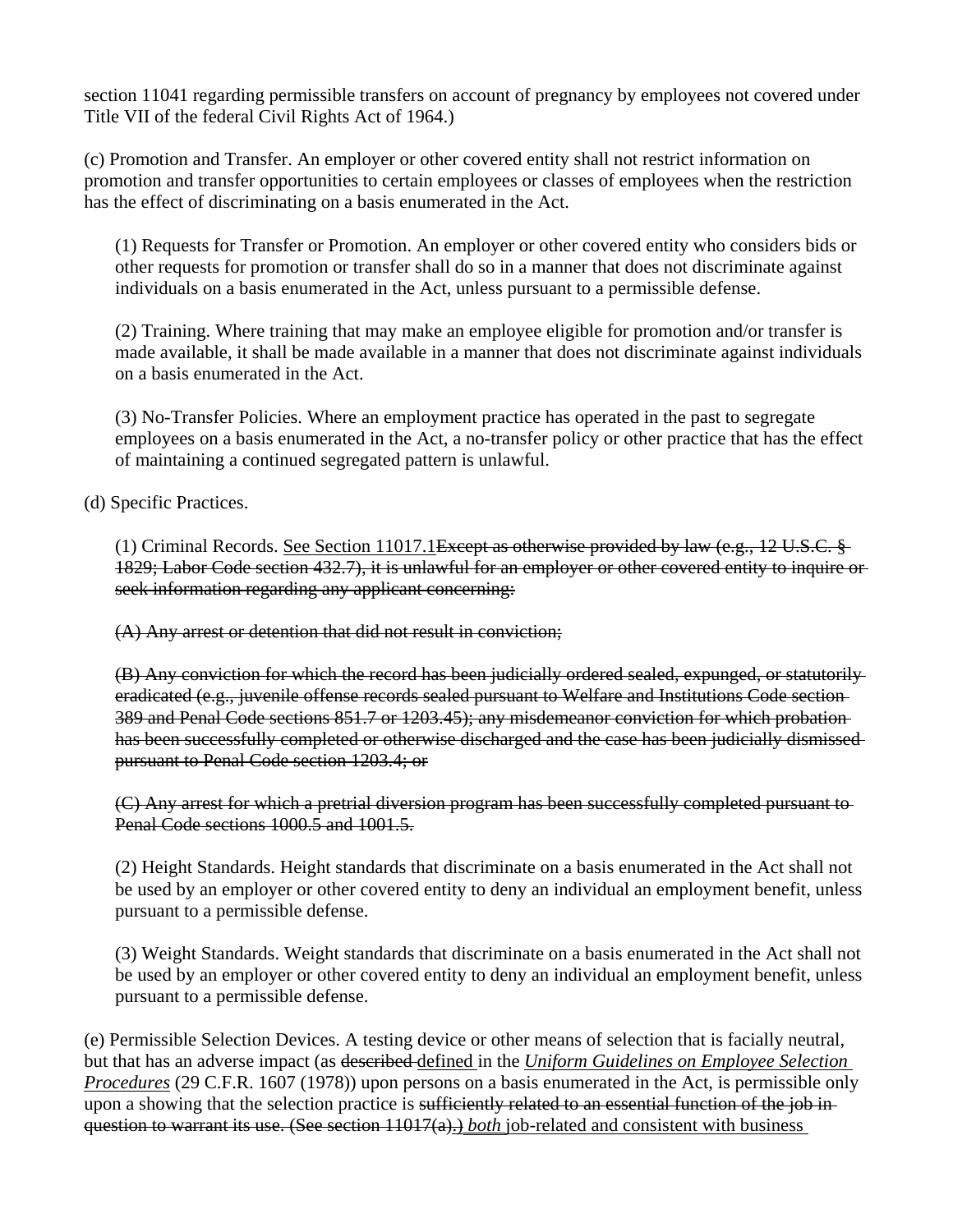#### necessity (*as***business necessity is** defined in section 11010(b)).

Note: Authority cited: Section 12935(a), Government Code. Reference: Sections 12920, 12921, 12940, and 12941, Government Code.

#### § 11017.1. Consideration of Criminal History in Employment Decisions

(a) Introduction. Employers and other covered entities ("employers" for purposes of this section) in California are explicitly prohibited under other state laws from utilizing certain enumerated criminal records and information (hereinafter "criminal history") in hiring, promotion, training, discipline, layoff, termination, and other employment decisions as outlined in subsection (b) below. Employers are prohibited under the Act from utilizing other forms of criminal history in employment decisions if doing so would have an adverse impact on individuals on a basis enumerated in the Act that and the employercannot demonstrate that the criminal history *is not* **the employer cannot prove is** job-related and consistent with business necessity (as defined in section 11010(b)) or if the employee or applicant has demonstrated a less discriminatory alternative means of achieving the specific business necessity as effectively.

(b) Criminal History Information Employers Are Prohibited from Seeking or Considering, Irrespective of Adverse Impact. Except if otherwise **specifically** permittedprovided by law, employers are prohibited from considering the following types of criminal history, or seeking such history from the employee, applicant or a third party, when making employment decisions such as hiring, promotion, training, discipline, lay-off and termination:

(1) An arrest or detention that did not result in conviction (Labor Code section 432.7);

#### (2) Referral to or participation in a pretrial or post-trial diversion program (Id.);

(3) A conviction that has been judicially dismissed or ordered sealed, expunged or statutorily eradicated pursuant to law **(e.g., juvenile offense records sealed pursuant to Welfare and Institutions Code section 389 and Penal Code sections 851.7 or 1203.45)** (Id.); AND

### (4) AN ARREST, DETENTION, PROCESSING, DIVERSION, SUPERVISION, ADJUDICATION, OR COURT DISPOSITION THAT OCCURRED WHILE A PERSON WAS SUBJECT TO THE PROCESS AND JURISDICTION OF JUVENILE COURT LAW (ID.); AND

 $(4)$ (5) A non-felony conviction for possession of marijuana that is two or more years old (Labor Code section 432.8).

#### (c) Additional Criminal History Limitations, Irrespective of Adverse Impact.

(1) State or local agency employers are prohibited from asking  $\frac{a_n}{a_n}$  applicants for employment to disclose information concerning her or histheir conviction history, including on an employment application, until the employer has determined that the applicant meets the minimum employment qualifications as stated in the notice for the position (Labor Code section 432.9).

(2) Employers may also be subject to local laws or city ordinances that provide additional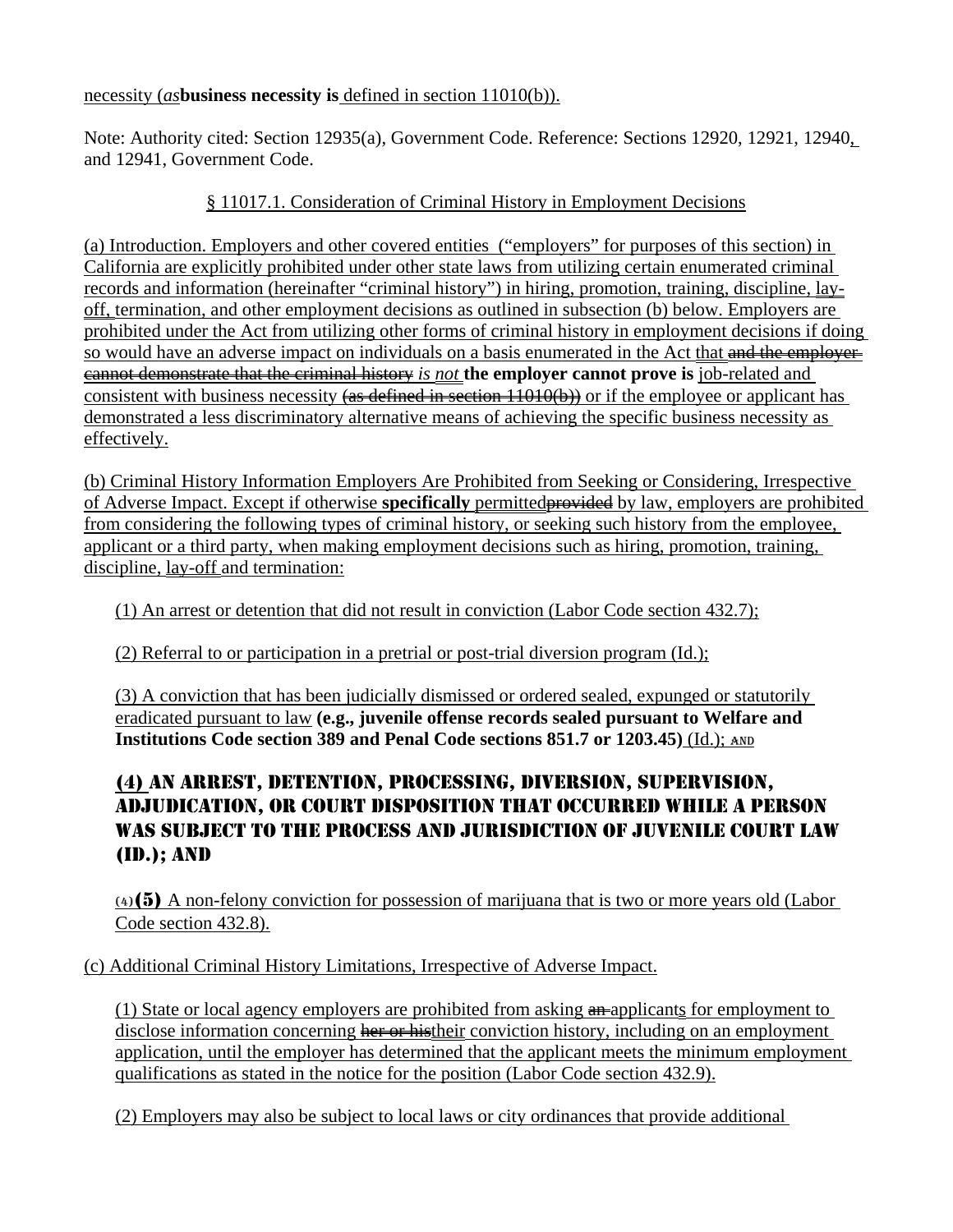limitations. For example, in addition to the criminal history outlined in subsection (b), San Francisco employers are prohibited from considering a conviction or any other determination or adjudication in the juvenile justice system; offenses other than a felony or misdemeanor, such as an infraction (other than driving record infractions if driving is more than a de minimis element of the job position); and convictions that are more than  $\frac{2}{\pi}$  years old (unless the position being considered supervises minors**,** *or*dependent adults**, or persons 65 years or older**) (Article 49, San Francisco Police Code).

(3) Employers that obtain investigative consumer reports such as background checks are also subject to the requirements of the Fair Credit Reporting Act (15 U.S.C. § 1681 et seq.) and the California Investigative Consumer Reporting Agencies Act (Civil Code section 1786 et seq.).

(d) Consideration of Other Criminal Convictions and the Potential Adverse Impact. <del>Depending on</del> factors such as the type of convictions considered, the job position, and the geographic bounds of the applicant pool, Consideration of other forms of criminal convictions, not enumerated above, may have an adverse impact on individuals on a basis protected by the Act, including, but not limited to, gender, race, and national origin. An adversely affected applicant or employee bears the burden of demonstrating that the policy of considering criminal convictions has an adverse impact on a basis enumerated in the Act. For purposes of such a determination, adverse impact is defined at Sections 11017 and 11010 and the *Uniform Guidelines on Employee Selection and Procedures* (29 C.F.R. 1607 (1978)) incorporated by reference in Section 11017(a) and (e). As used in this section, "adverse impact" has the same meaning as "disparate impact" as used and defined in the Equal Employment Opportunity Commission's *Consideration of Arrest and Conviction Records in Employment Decisions Under Title VII of the Civil Rights Act of 1964* (Apr. 2012). **The applicant(s) or employee(s) bears the burden of proving an adverse impact.** An adverse impact may be established **through the use of conviction statistics or by offering any other evidence that establishes an adverse impact.** *based on s***S**tate- or national-level statistics showing substantial disparities in the conviction records of one or more categories enumerated in the Act **are presumptively sufficient to establish an adverse impact.**, unless This presumption may be rebutted by a showing that there is a reasonpersuasive basis to expect a markedly different result after accounting for any particularized circumstances such as the geographic area encompassed by the applicant or employee pool, the particular types of convictions being considered, or the particular job at issue. *Where there is a persuasive basis to expect a different result after accounting for any such particularized circumstances, or where an applicant or employee elects to provide evidence beyond state- or national-level statistics in the first instance, an adverse impact may be established by using conviction statistics that address the particularized circumstances and show substantial disparities in the conviction records of one or more categories enumerated in the Act or by offering any other evidence that establishes an adverse impact.* 

#### (e) Establishing "Job-Relatedness and Consistent with Business Necessity."

 $(1)$  If the policy or practice of considering criminal convictions creates an adverse impact  $\frac{1}{\sqrt{1-\frac{1}{n}}}\int$ applicants or employees on a basis enumerated in the Act, the burden shifts to the employer to establish that the policy is nonetheless justifiable because it is job-related and consistent with business necessity. The criminal conviction consideration policy or practice needs to bear a demonstrable relationship to successful performance on the job and in the workplace and measure the person's fitness for the specific **position(s)***job*, not merely to evaluate the person in the abstract. In order to establish job-relatedness and business necessity, any employer must demonstrate that the policy or practice is appropriately tailored, taking into account at least the following factors: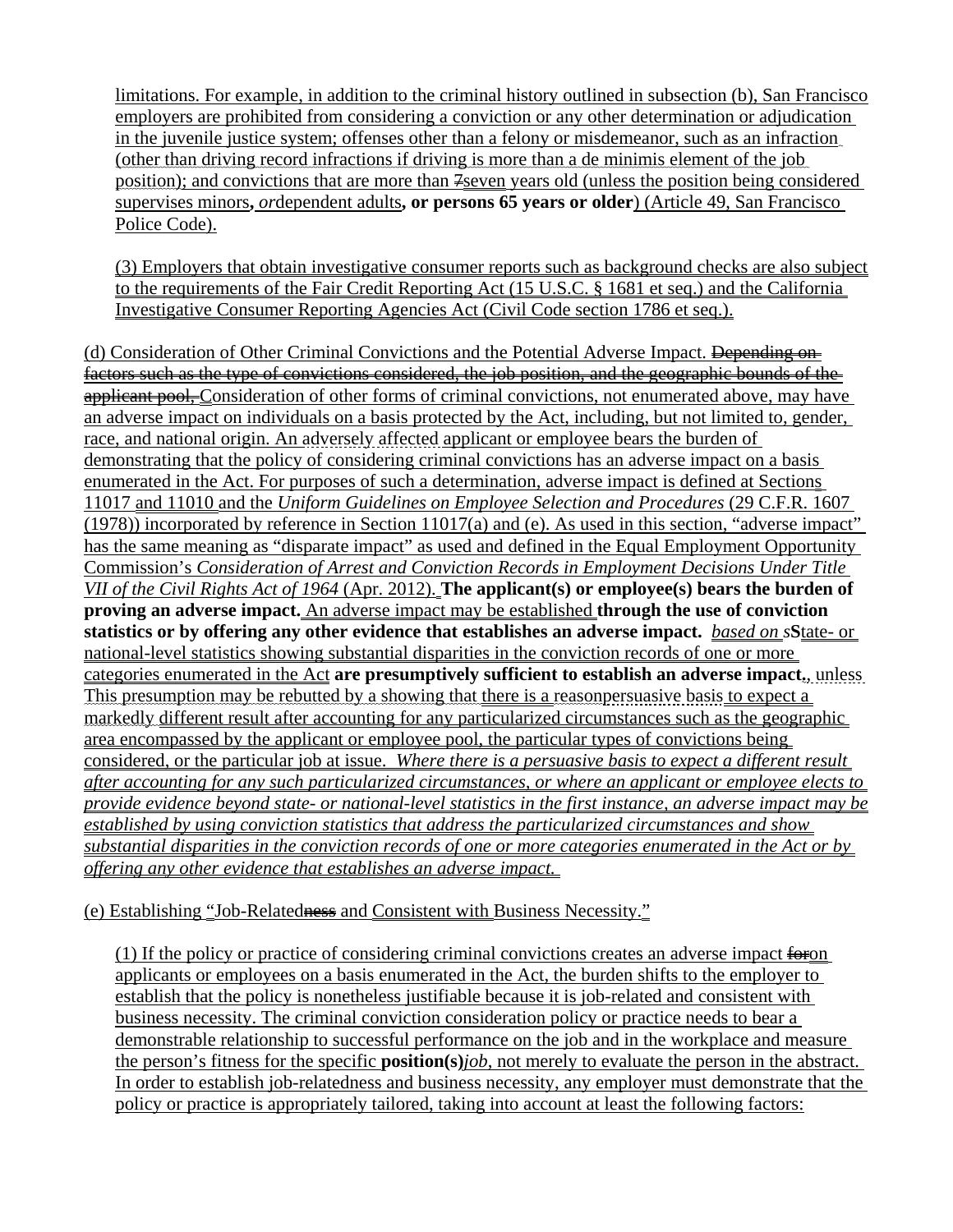(A) The nature and gravity of the offense or conduct;

(B) The time that has passed since the offense or conduct and/or completion of the sentence; and

(C) The nature of the job held or sought.

(2) Demonstrating that a policy or practice of considering conviction history in employment decisions is appropriately tailored to the job for which it is used as an evaluation factor requires that an employer either:

 $(A)$  dDemonstrate that any "bright-line", across the board conviction disqualification or consideration (**that is,** one **a disqualification** that does*n't* **not** consider individualized circumstances) can properly distinguish between applicants or employees that do and do not pose an unacceptable level of risk and that the convictions being used to disqualify, or otherwise adversely impact the status of the employee or applicant, have a direct and specific negative bearing on the person's ability to perform the duties or responsibilities necessarily related to the employment position or that an employer. Bright-line conviction disqualification or consideration policies or practices that include conviction related-information that is seven or more years old are subject to a rebuttable presumption that they are not sufficiently tailored to meet the job-related and consistent with business necessity affirmative defense (except if justified by subsection (f) below); or

 $(B)$ eConduct an individualized assessment of the circumstances and  $\theta$  qualifications of the applicants or employees excluded by the conviction screen. An individualized assessment must involve notice to the adversely impacted employees or applicants (before any adverse action is taken) that they have been screened out because of a criminal conviction; a*n* **reasonable** opportunity for the individuals to demonstrate that the exclusion should not be applied due to their particular circumstances; and consideration by the employer as to whether the additional information provided by the individuals or otherwise obtained by the employer warrants an exception to the exclusion and shows that the policy as applied to the employees or applicants is not job-related and consistent with business necessity.

(3) Bright-line conviction disqualification policies or practices that do not incorporate an individualized assessment and include conviction related information that is seven or more years old (measured from the date of disposition, release, or parole) are subject to a rebuttable presumption that they are not sufficiently tailored to meet the job-related and consistent with business necessity affirmative defense (except if justified by subsection (f) below).

(34) Regardless of whether an employer utilizes a bright line policy or conducts individualized assessments, Bbefore an employer may take an adverse action such as declining to hire, discharging, **laying off,** or declining to promote an adversely impacted individual based on conviction history obtained **by a source other than the applicant or employee** (e.g. through a credit report or internally generated research), the employer must give the impacted individual notice of the disqualifying conviction and a reasonable opportunity to present evidence that the information is factually inaccurate. If the **applicant or** employee establishes that the record is factually inaccurate, then that record cannot be considered in the employment decision.

(f) Compliance with Federal or State Laws, Regulations, or Licensing Requirements Permitting or Requiring Consideration of Criminal History. In some instances, employers are subject to federal or state laws or regulations that prohibit individuals with certain criminal records from holding particular